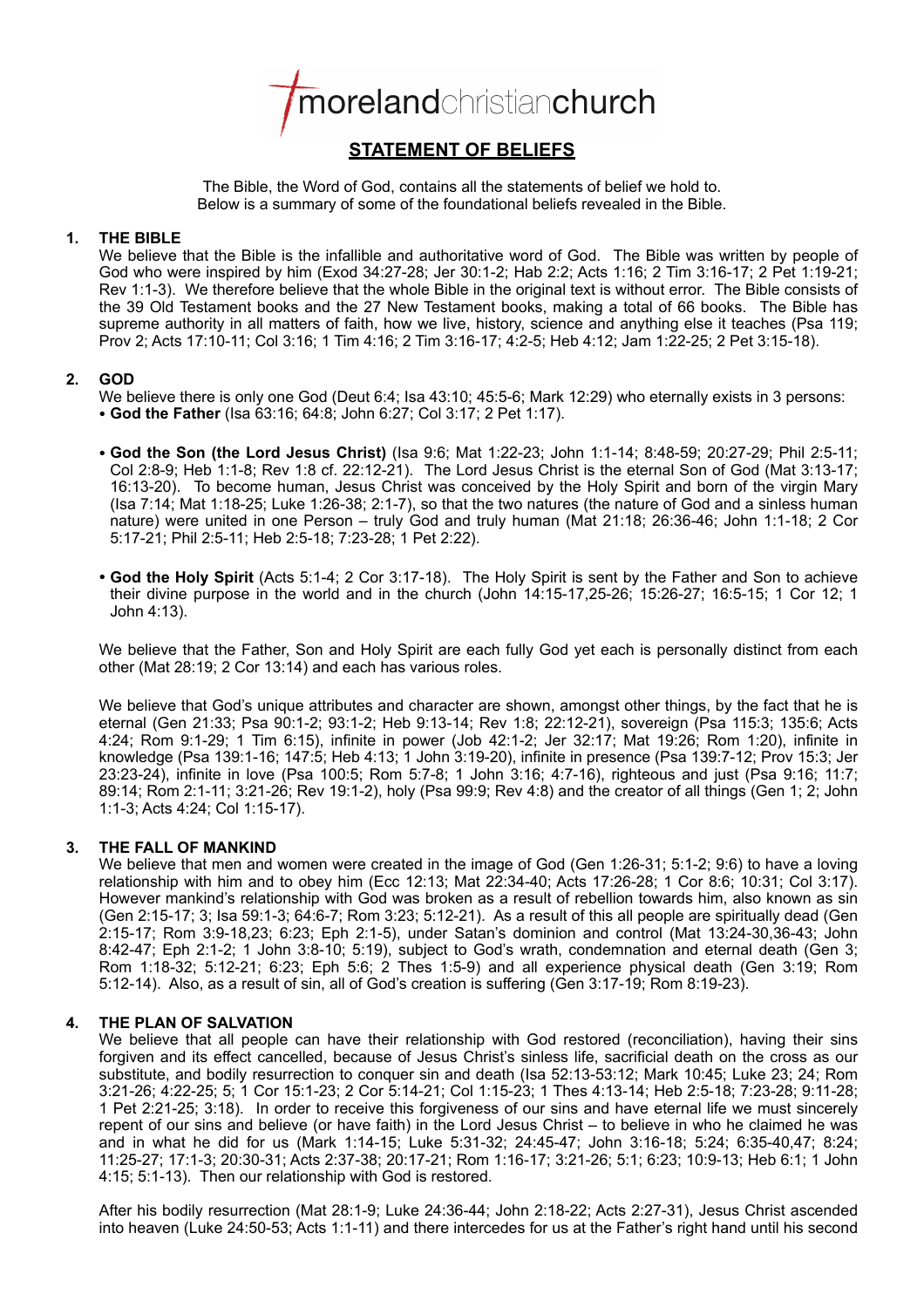coming (Mat 26:64; Acts 2:33-35; 7:55-56; Rom 8:34; Heb 4:14-16; 7:23-8:7; 9:24).

We believe that our reconciliation with God is not through any good works of our own, but solely on the basis of God's gracious gift of salvation in Jesus Christ through faith (John 3:16; Rom 3:20-31; 4; 5:1-2; 1 Cor 1:20-21; Gal 2:15-21; 3; Eph 2:8-9; Tit 3:4-8). Our good works are the fruit and evidence of our faith and an act of obedience and love to God, with whom our relationship has been restored (John 14:15,21; 15:1-17; Acts 26:19-20; Rom 7:4; Eph 2:8-10; 5:8-9; Tit 3:4-8; Jam 2:14-26; 1 John 2:1-6; 3:4-10; 5:3,18).

We believe that God wants all people to be saved (1 Tim 2:3-4; 2 Pet 3:9) and so God helps us to come to know him (Mat 16:13-17; John 5:21; 6:44-45; 12:32; 16:5-11; Acts 16:14; Rom 1:19-20; Rev 3:20), and we must respond through repentance and faith in Jesus Christ in order to be saved (Mark 1:14-15; John 3:16-18,36; 5:24; Rom 10:9-13).

We believe that the people who lived before the coming of Jesus Christ were justified by God (declared to be just or right) through their faith in God and in his promises, which pointed to the coming and redemptive work of the Messiah (Jesus Christ) (Gen 3:15; 12:1-3; 15:1-6; 22:15-18; [Deut 18:15-19 cf. Acts 3:14-26; 7:37,51-53]; Psa 2; Isa 52:13-53:12; Joel 2:28-32; Hab 2:4; Luke 24:24-27; John 5:39-47; 8:37-58; Acts 3:17-26; 10:43; 26:22-23; Rom 1:1-3; 3:21-30; 4; 16:25-27; 1 Cor 10:1-4; Gal 3; Heb 4:1-2; 10:1-18; 11). They were not justified by their works (Rom 3:20-31; 4; 8:1-4; 9:30-10:13; Gal 2:15-21; 3; Phil 3:2-9; Heb 7:11-28; 9:6-10; 10:1-18), but their faith was confirmed through their works (Rom 4:9-12; Heb 11; Jam 2:14-26).

We believe that this principle of salvation by faith and not by works continues today (Rom 3:21-31; 4; Gal 3), through our faith in the person and work of the Lord Jesus Christ and not by our works, but our faith is confirmed through our works. So the people who lived before the coming of Jesus Christ put their faith in God and in his promises, looking forward, in faith, to the coming of the Messiah, and those who live after the coming of Jesus Christ put their faith in God and in his promises, looking back, in faith, to the finished redemptive work of the Messiah.

#### **5. THE OLD AND NEW COVENANTS**

We believe that the law God gave to Moses for the people of Israel (also known as the Law of Moses, or the Old Covenant, and is found throughout Exod 19-40; Lev 1-27; Num 1-36 and Deut 1-34) was not given to offer eternal life (Acts 13:38-39; 15:1-11; Rom 3; 4; 8:1-17; 9:30-10:13; Gal 2:15-21; 3; Phil 3:2-9; Heb 2:2-3; 7:11-28; 9:9-10; 10:1-18), but was given to govern the life and worship of the nation of Israel (Exod 19:1-6; Lev 26:46; Deut 6:1-3,20-25; 10:12-13), to define, reveal and deal with sin, therefore showing the extent of man's depravity (Rom 3:19-20; 4:13-15; 5:13,20-21; 7:5-25; 8:2; Gal 3:19-23; Heb 10:3-4; Jam 2:8-13), and to point to the necessary coming and redemptive work of Jesus Christ ([Deut 18:15-19 cf. Acts 3:14-26; 7:37,51-53]; Mat 5:17-20; Luke 16:16-17; 24:44-47; John 5:46-47; Rom 5:20-21; 8:1-4; 10:4; Gal 3:19-4:7; Col 2:16-17; Heb 8; 9; 10:1-18).

As a result of Jesus Christ's coming, sacrificial death and resurrection he fulfilled the Law of Moses, so that God's people are no longer under the authority of the Law of Moses but are now under the authority of the New Covenant (Mat 5:17; 27:50-51; Luke 24:44-49; Acts 15:1-29; Rom 3:21-31; 6:14-15; 7:1-6; 8:1-4; 10:4; 1 Cor 9:20; 2 Cor 3:4-18; Gal 2:11-21; 3; 4:1-11,21-31; 5; 6:11-16; Eph 2:11-18; Col 2:11-17; Heb 7:11-28; 8; 9; 10:1-18; 12:24). The New Covenant is also known as the law of Jesus Christ (1 Cor 9:21; Gal 6:2), the law of God (1 Cor 9:21), the law of liberty (Jam 1:25; 2:12) or the law of the Spirit (Rom 7:1-6; 8:1-17; 2 Cor 3:4-8). Under the New Covenant, God's laws are written on our hearts and in our minds (Jer 31:31-34; Heb 8:8-12; 10:15-17) through the work of the Holy Spirit (Rom 2:28-29; 7:1-6; 8:1-17; 2 Cor 3:6-18; Gal 5:16-26; 6:8-10). The main principles of the New Covenant are to love God and to love your neighbour, which fulfill the Law of Moses, and the application of this principle of love is found throughout the Bible, with Jesus Christ as our prime example (Mat 5:17-48; 7:12; 22:34-40; Mark 12:28-34; John 13:33-35; 14:15-24; 15:12-17; Rom 8:1-4; 13:8-10; 15:1-7; 1 Cor 13; Gal 5:1-6,13-26; 6:2; Eph 5:2; Phil 2:1-10; Jam 2:8; 1 John 3:11-24; 4:7-5:3; 2 John 5-6).

#### **6. THE NEW LIFE AND THE WORK OF THE HOLY SPIRIT**

We believe that the Holy Spirit is present in the world making people aware of their need for Jesus Christ, leading them to personal faith in him as Lord and Saviour (John 15:26-27; 16:7-11; Rom 15:18-19; 1 Cor 2:2-5). The Holy Spirit lives in each person from the moment they believe, or have faith, in Jesus Christ (John 7:37-39; Acts 11:15-18; Rom 8:9-11; 1 Cor 12:3,12-13; Gal 3:14; Eph 1:13-14) – this is also known as being baptised with the Holy Spirit (Mat 3:11; Mark 1:7-8; Luke 3:15-17; John 1:29-34; Acts 1:1-11; 2:1-4; 10:44-48; 11:15-18).

Working within the life of the believer the Holy Spirit confirms their restored relationship with God (Rom 8:14-17; 1 John 3:23-24; 4:7-13), guides them into all truth (John 14:15-17,25-26; 15:26-27; 16:5-15; 1 Cor 2:6-16; 1 John 2:26-27), gives spiritual gifts to every believer for the growth of God's kingdom (Acts 2:16-18; Rom 12:3-8; 1 Cor 12; Eph 4:11-16; Heb 2:4; 1 Pet 4:10-11), and works in each believer to produce the fruits of righteousness (Acts 1:8; Rom 8:1-11; 2 Cor 3:18; Gal 5:22-23; Eph 3:14-17; 1 Pet 1:1-2).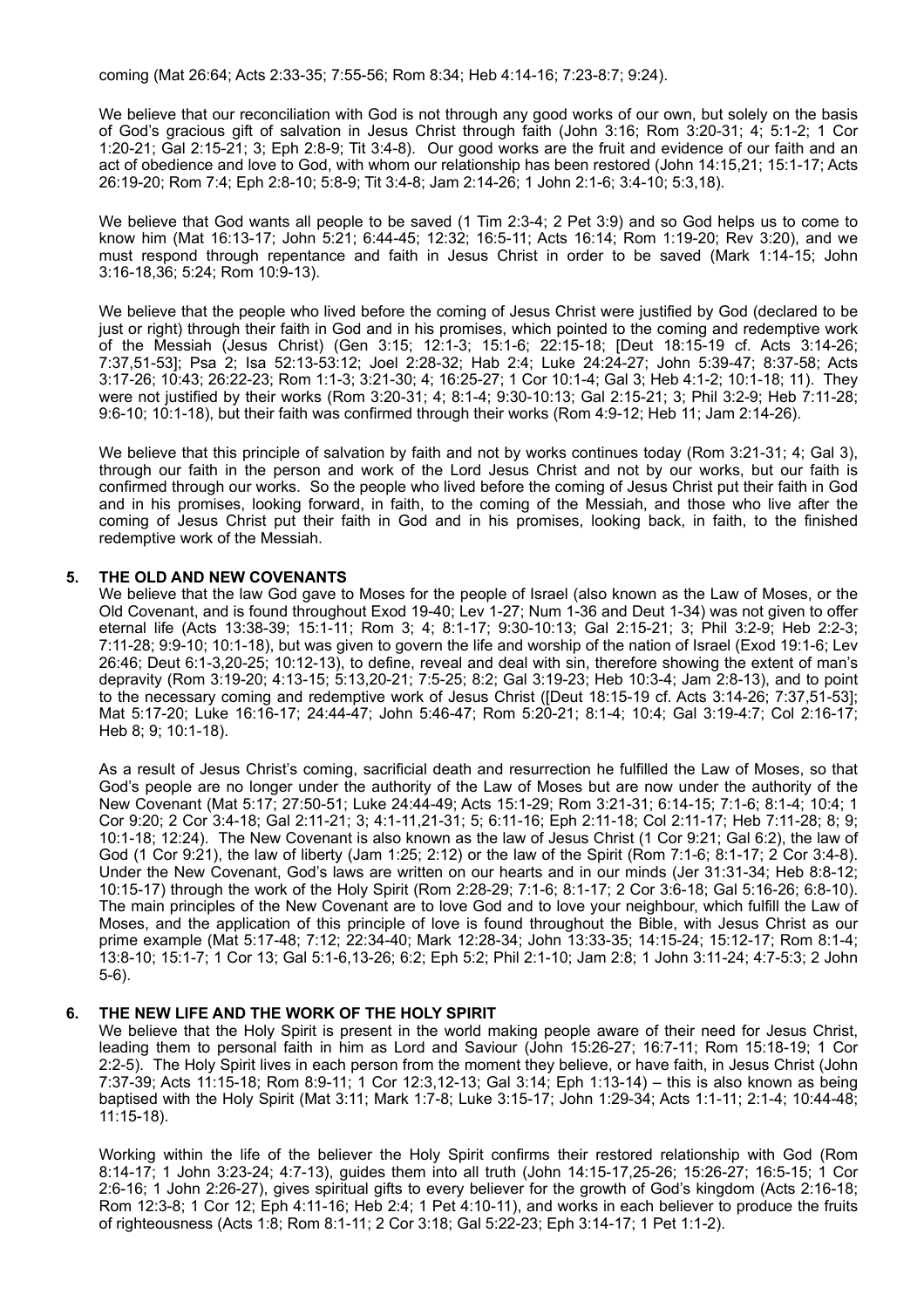To be filled with the Spirit is to allow God's Spirit to take control of your life and is shown by our obedience to God and the work that God does through us. We are commanded to be continually filled with the Spirit – we must continually surrender our lives to the control of the Spirit within us (Luke 1:67; 4:1-2; Acts 2:1-4; 4:8,31; 6:3-5; 7:55; 13:9-10; Eph 5:18-21).

The person who repents of their sin and believes in the Lord Jesus Christ is:

- **Justified** declared to be just or righteous by God (Rom 1:16-17; 3:21-28; 4; 5; 8:30-34; 10:9-10; 1 Cor 6:11; Gal 2:15-21; 3:6-14,24; Phil 3:8-9).
- **Holy** (sanctified) set apart for God (1 Cor 1:2,30; 3:17; 6:11; Col 1:21-22; 2 Thes 2:13; Heb 3:1; 10:10; 13:12). The believer also grows in holiness – this is known as progressive sanctification (Rom 6:12-19; 2 Cor 3:18; 7:1; Eph 4:11-16; 5:25-27; Col 2:6-7; 1 Thes 4:3-4; 5:23; 1 Pet 1:14-16).
- **Regenerated** made into a new person (Rom 6:3-11; 2 Cor 5:17; Col 3:9-10; Tit 3:5).
- **Adopted** into God's family (John 1:12-13; Rom 8:15-17; Gal 3:26; 4:4-7; Eph 1:3-5; 2:19).
- **Guaranteed** of their salvation through the witness of the Holy Spirit in them (Rom 8:14-17; 2 Cor 1:21-22; 5:1-5; Eph 1:13-14; 4:30).

So in this new life, the Holy Spirit empowers the believer to live a life that is holy, fruitful, obedient and pleasing to God. A new person is formed – the old has gone, the new has come (2 Cor 5:17).

# **7. SIN AND THE NEW LIFE**

We believe that after we have experienced the new life, it is possible to fall into sin. As Christians, we still retain the sin nature in this life but we are no longer in slavery to it (Rom 6; 7:15-25; Gal 5:16-17; Tit 3:3-7). By God's grace, any Christian who has sinned will find forgiveness and restoration after they genuinely repent (Mat 6:9-15; 1 Tim 4:1,16; 1 John 1:8-2:2; Rev 2:1-5).

# **8. WATER BAPTISM**

We believe that water baptism was instituted by Jesus Christ for all Christians to obey, by total immersion in water, in the name of the Father, Son and Holy Spirit. Water baptism is a public declaration of our faith in Jesus Christ as Lord and Saviour (Mat 28:18-20; John 3:22; Acts 8:35-38; 10:43-48).

#### **9. THE LORD'S SUPPER**

We believe that the Lord's Supper was instituted by Jesus Christ for all Christians to obey. It is to be celebrated with the elements of bread and drink (the "fruit of the vine") by believers in Jesus Christ until the end of the age. The elements of the Lord's Supper are symbols of Jesus Christ's body and blood, reminding us of his sacrificial death on the cross as our substitute, resurrection and second coming. The bread also symbolises the unity of the church (Mat 26:26-29; Mark 14:22-25; Luke 22:14-20; 1 Cor 10:16-17; 11:17-34).

#### **10. THE CHURCH**

We believe that the church is the body of people whom God has separated from the world through faith in Jesus Christ as their Lord and Saviour (Rom 12:4-8; 1 Cor 12; Eph 1:22-23; 2; 3:6; 4:11-16; 5:29-30; Col 1:18,24; 3:15). This is a universal church comprising many local churches in various localities each exercising autonomous government under the headship of Jesus Christ (Acts 9:31; 1 Cor 16:19; Eph 5:23-24; Col 1:15-18; 1 Pet 5:1-4). Jesus Christ set the mission for the church – to make disciples of all nations, baptising them and teaching them to obey all that he has commanded (Mat 28:18-20; Acts 1:6-8). Believers achieve this mission individually and collectively through the use of their spiritual gifts, time, energy and resources and through the means of worship, prayer, teaching, evangelism, encouragement, mutual accountability and community with each other (Acts 2:41-47; 4:32-37; 1 Cor 12; Eph 4:11-16; Heb 10:24-25).

#### **11. THE SECOND COMING OF JESUS CHRIST**

We believe that Jesus Christ will return again to Earth personally, physically and visibly just as he promised, to be the Judge of the living and the dead (Mat 16:27-28; 24; 25; John 14:1-3; Acts 1:6-11; 1 Thes 4:13-5:11; 2 Thes 1:5-12; Heb 9:27-28; Rev 1:4-7; 22:6-21).

#### **12. THE RESURRECTION, FINAL JUDGEMENT AND ETERNAL STATE**

We believe that our eternal destination of either Heaven or Hell is determined by our response to the Lord Jesus Christ (John 3:16,18,36; 5:24; 6:25-40). After physical death our bodies decay. The spirits and souls of those who believe in the Lord Jesus Christ for salvation pass immediately into his presence, but the spirits and souls of the unbelieving remain conscious of condemnation and in misery (2 Kings 2:11-12; Mat 22:32; Luke 16:19-31; 23:39-43; Acts 7:54-60; 2 Cor 5:6-9; Phil 1:19-24; Jam 5:19-20; 1 Pet 1:8-9). At the end of the age there will be a resurrection of all people and they shall be reunited with new bodies and appear before the throne of God for judgement. Those who do not believe in the Lord Jesus Christ will be condemned to eternal conscious punishment in Hell separated from the presence of God, but believers will be rewarded with eternal life in Heaven with God (Dan 12:1-2; Mat 10:26-33; 25:31-46; Mark 9:42-48; John 5:22-29; 6:39-40; 14:1-7; Acts 24:15; Rom 8:20-23; 1 Cor 15:35-57; 2 Cor 4:13-14; 5:1-10; Phil 3:20-21; 1 Thes 4:13-18; 5:23; 2 Thes 1:5-10; Heb 9:27-28; 2 Pet 3:1-13; 1 John 3:2; Jude 6-7,14-15; Rev 20:11-15; 21; 22:1-5).